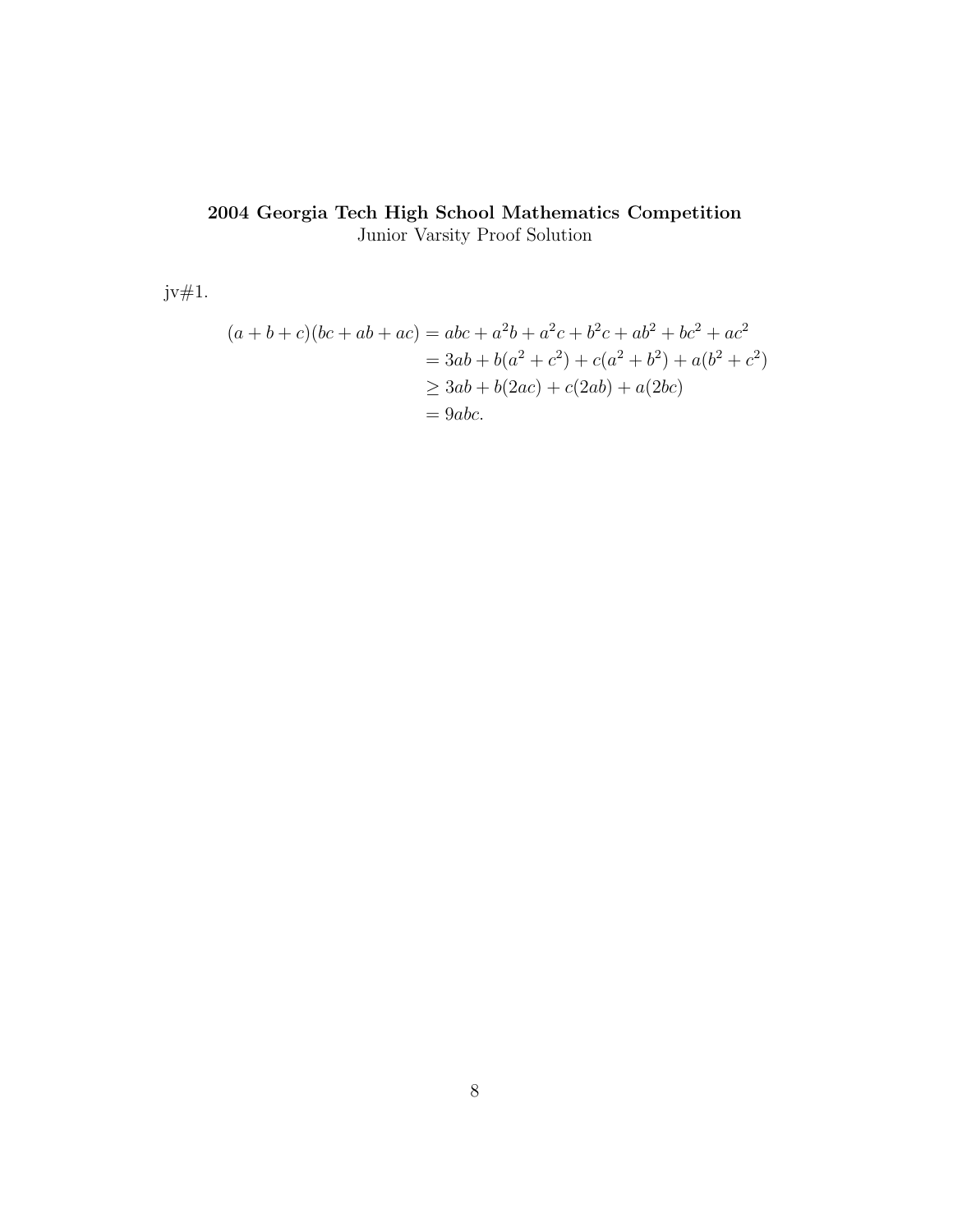jv#2. Let H be the intersection of AD and QR. We will show that  $HR = RF$ where  $F$  is the other intersection of the line through  $PR$  with the circle. Thus the answer is 1 : 2.

Draw the segment from the center of the circle  $J$  to  $F$  and the line from the top of the circle A through  $F$  until it intersects the extension of  $BC$  in a point  $G$ .

By similar triangles, it is enough to show that  $DC = CG$ .

Let t be the measure of angle  $AFJ$  which is the same as angle  $JAF$  since triangle  $JAF$  is isoceles. Computing around the vertex  $F$  and using the fact that angle JFC is right, we see that angle CFG measures  $\pi/2-t$ . On the other hand, triangle ADG is right, so angle FGC measures  $\pi/2-t$  as well. Thus, triangle CFG is isoceles, and we have that  $CG =$ CF. Since the tangents DC and CF have equal length, we are done.

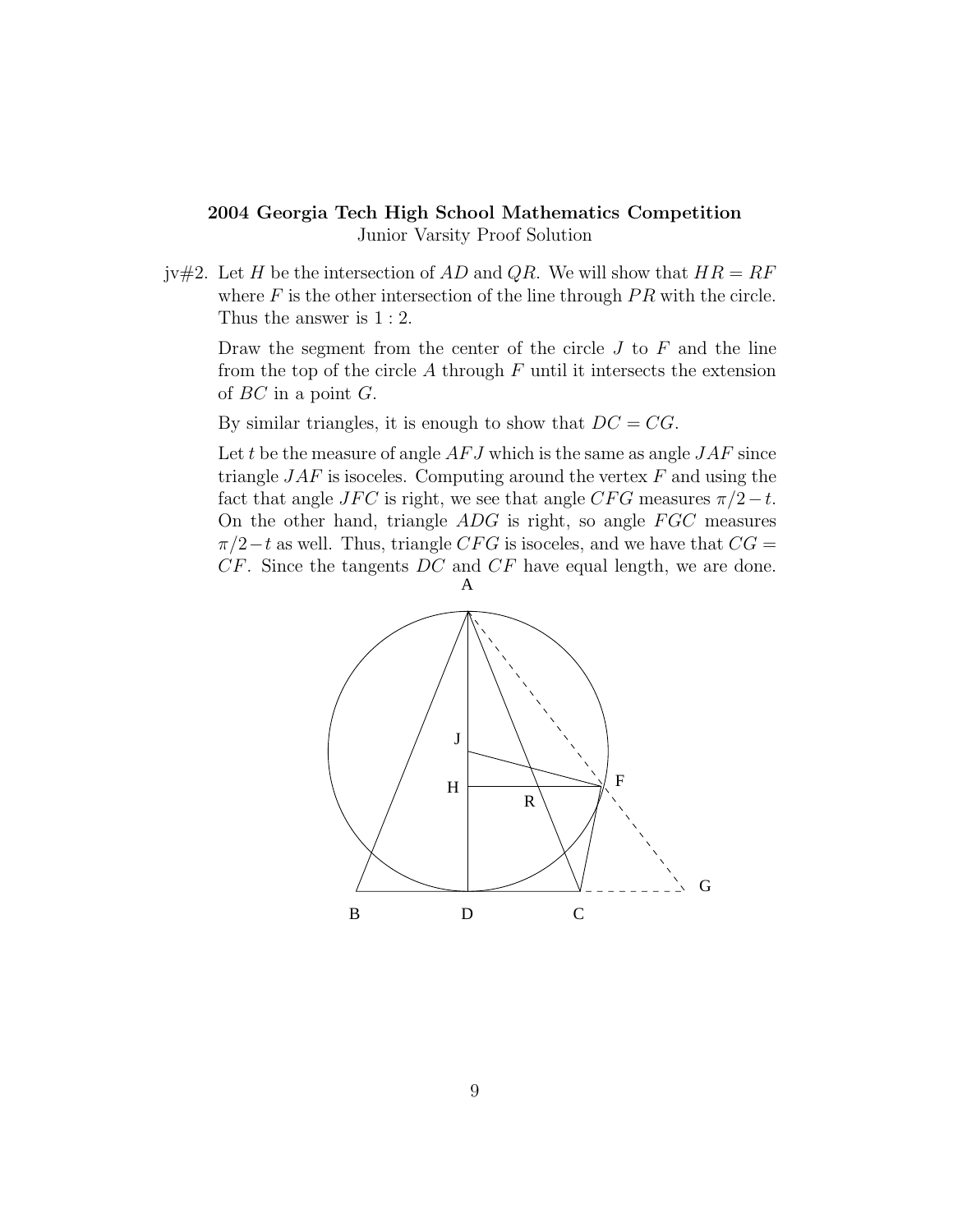jv#3. First we observe that two circles intersect at right angle is equivalent to  $r_1^2 + r_2^2 = |c_1 c_2|^2$ . Now, all circles passing through  $(-1, 0)$  and  $(1, 0)$ are having the form

$$
C_1: x^2 + (y - a)^2 = a^2 + 1
$$

with center at  $(0, a)$  and radius  $\sqrt{a^2 + 1}$ . Consider a circle  $C_2$ :  $(x - b)^2 + y^2 = r^2$  with center  $(b, 0)$ . If  $C_1$  and  $C_2$  intersect at right angle, we need

$$
a^{2} + 1 + r^{2} =
$$
 (distance between (b, 0) and (0, a))<sup>2</sup>  
=  $a^{2} + b^{2}$ 

so

$$
b = \pm \sqrt{1 + r^2}
$$

So the center of the desired circle is  $\pm\sqrt{1+r^2}$ .

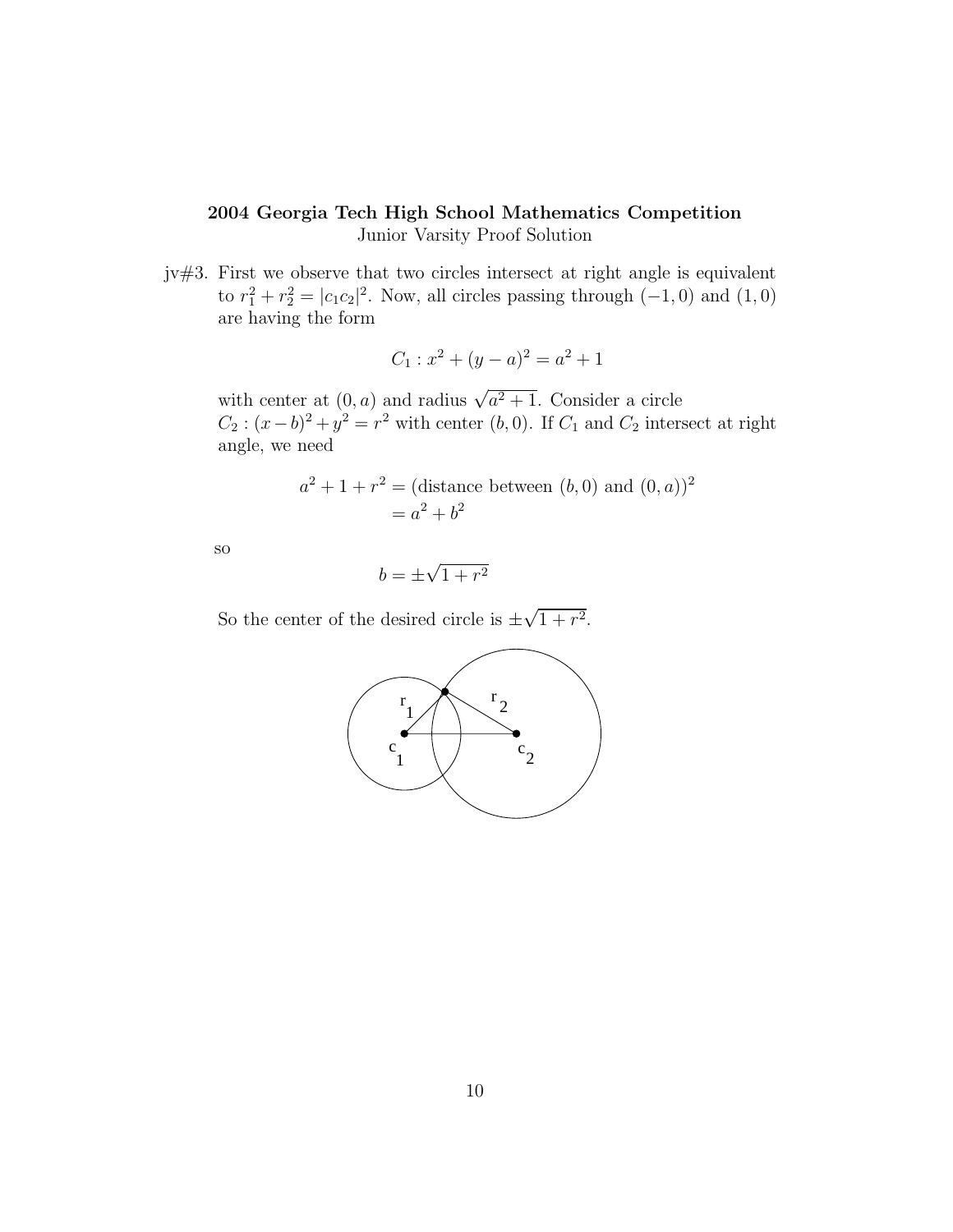jv#4. The partition problem: Here one is asked to find the number of partitions of an integer  $n$  using two consecutive positive integers. Call the number of such partitions  $f(n)$ . One can write each partition uniquely as

$$
i_1+\cdots+i_k+j_1+\cdots+j_\ell
$$

where the *i*'s are all one more than the *j*'s and there may be no *j*'s, but there must be some *i*'s. Setting aside the partition  $1 + 1 + \cdots + 1$ (n times), we can consider the partition

$$
i_1 + \dots + i_{k-1} + (i_k - 1) + j_1 + \dots + j_\ell
$$

which is an acceptable partition of  $n-1$ . It is easily checked that this correspondence is one to one and onto. Hence, there is exactly one more acceptable partition of n than of  $n-1$ , namely, the one we set aside with *n* ones. Thus,  $f(n) = f(n-1) + 1$ . Since  $f(1) = 1$ , we see that  $f(n) = n$ .